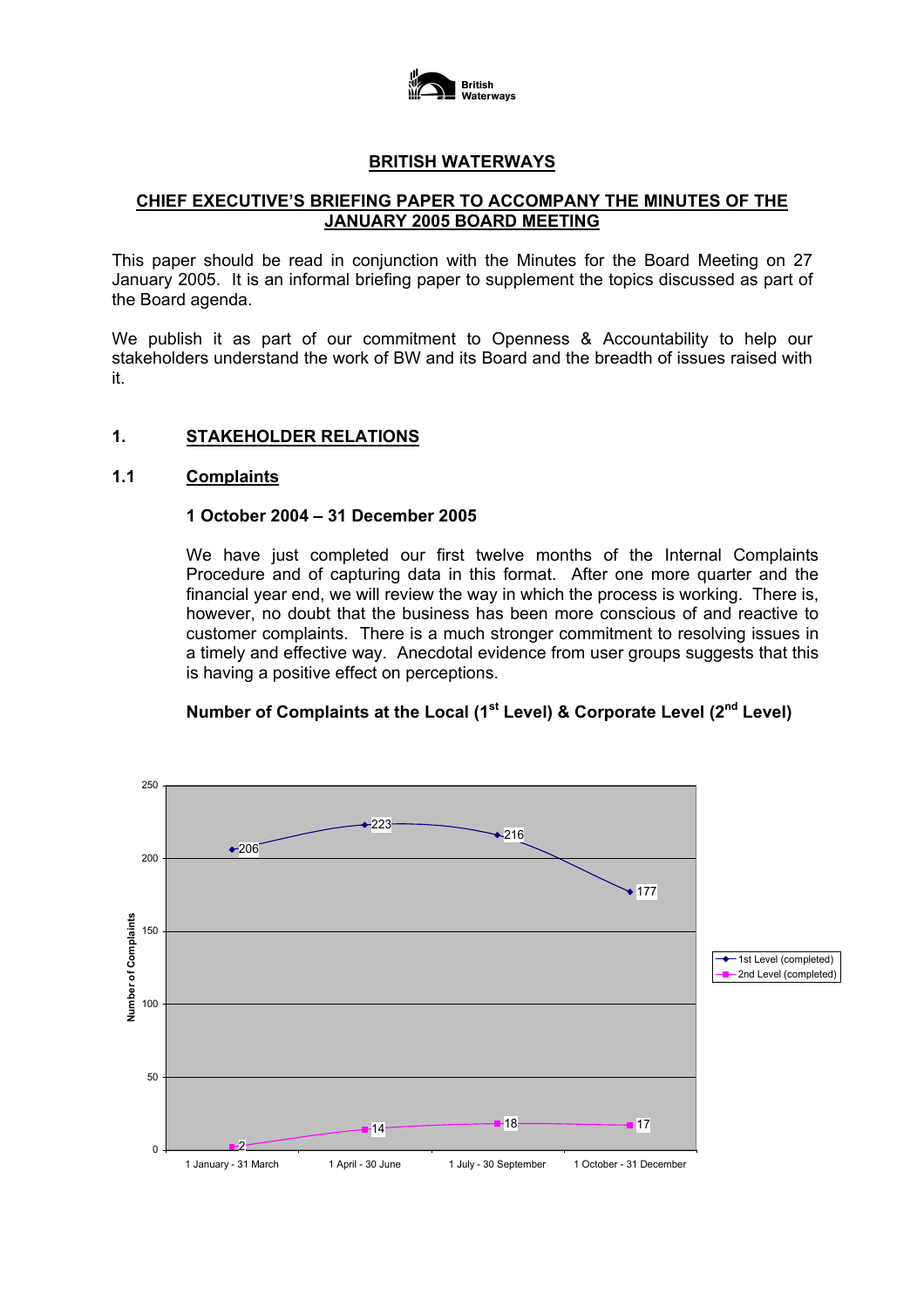#### **Percentage of Complaints Moved to Level 2**



**Complaints per Waterway and Business Unit**



 As reported in the last review paper, we discussed low levels of complaints at Wales & Border Counties with the local team. This resulted in further training in complaint definition and numbers recorded have increased this quarter.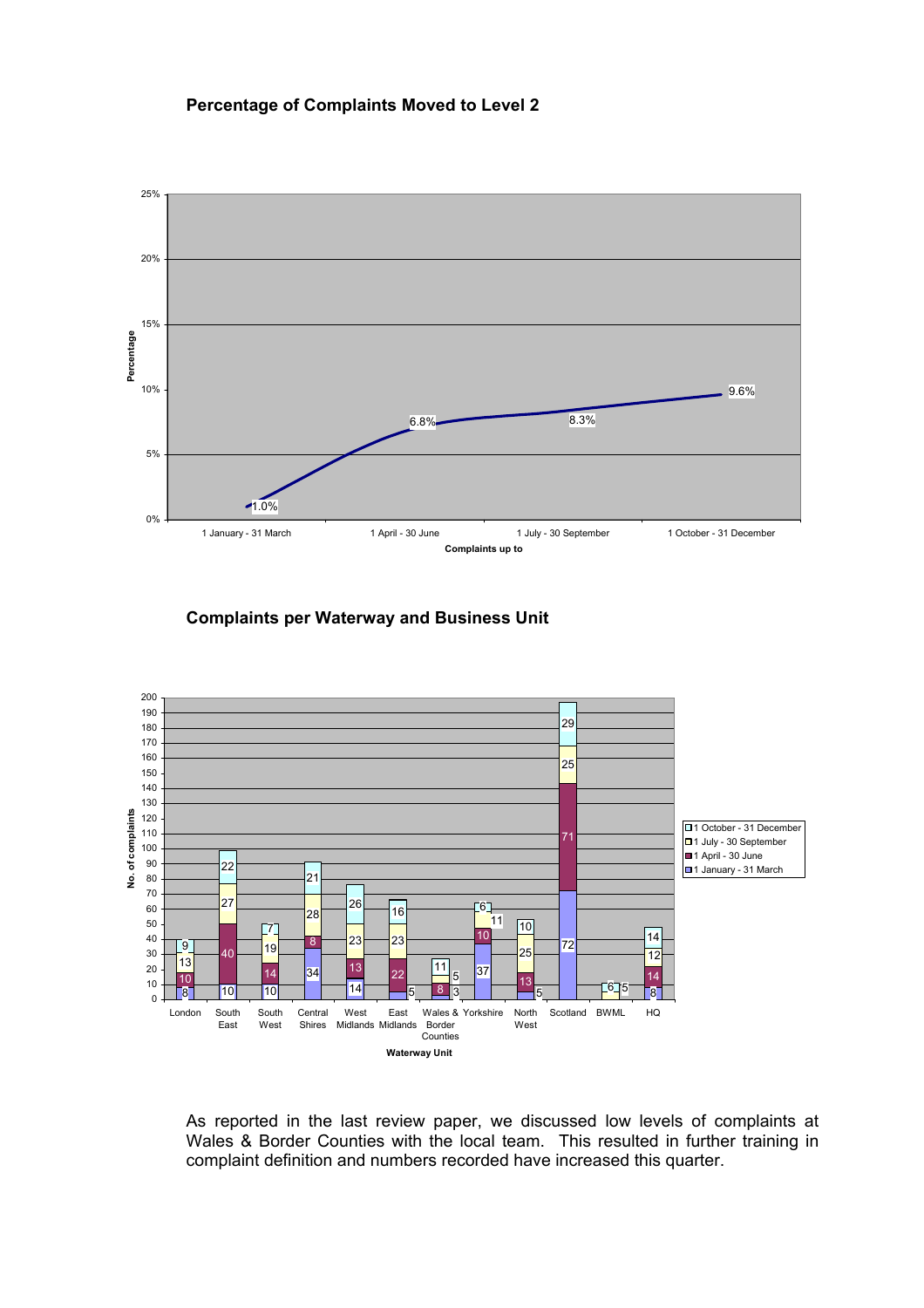#### **Nature of complaints 1 October to 31 December 2004**



 Vegetation management features less prominently this period, for seasonal reasons. However, complaints about mooring facilities have increased which reflects value for money issues around the announcement of increased prices

**Nature of Complaints 1 January to 31 December 2004** 

before Christmas.



 Apart from moorings facilities (see above), there have been no significant changes since last quarter.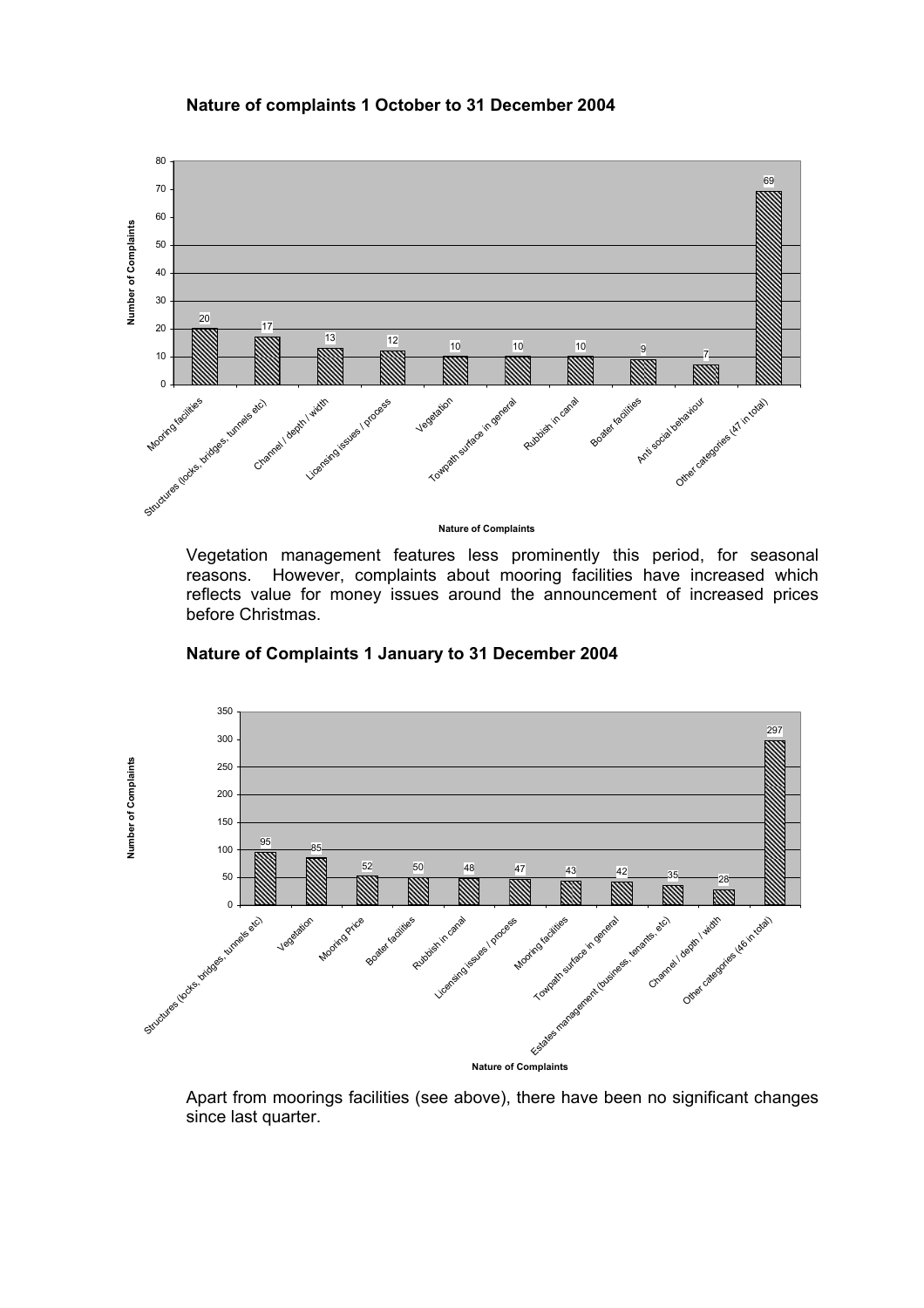#### **Average Number of Days between acknowledgment and Full Response**



HQ Level 2 complaints take longer because they are conducted by a Director without direct management responsibility. This means more time is required to understand the context of the complaint.

### **1.2 Marketing**

#### **Visitor Numbers**



**Average numbers of adults visiting a BW Waterway during previous two weeks** 

 For the first time, we have comparative year on year data (Sept-Dec). This shows falls in visitor numbers, although it repeats September as a peak month. It is too early to draw firm conclusions from this data. A preliminary review of weather patterns in the two years suggests that the weather was worse in this period in 2004 than 2003. We will be working with the research agency to understand the proper significance of movements as we acquire more data. We do not yet have enough data to map long term trends.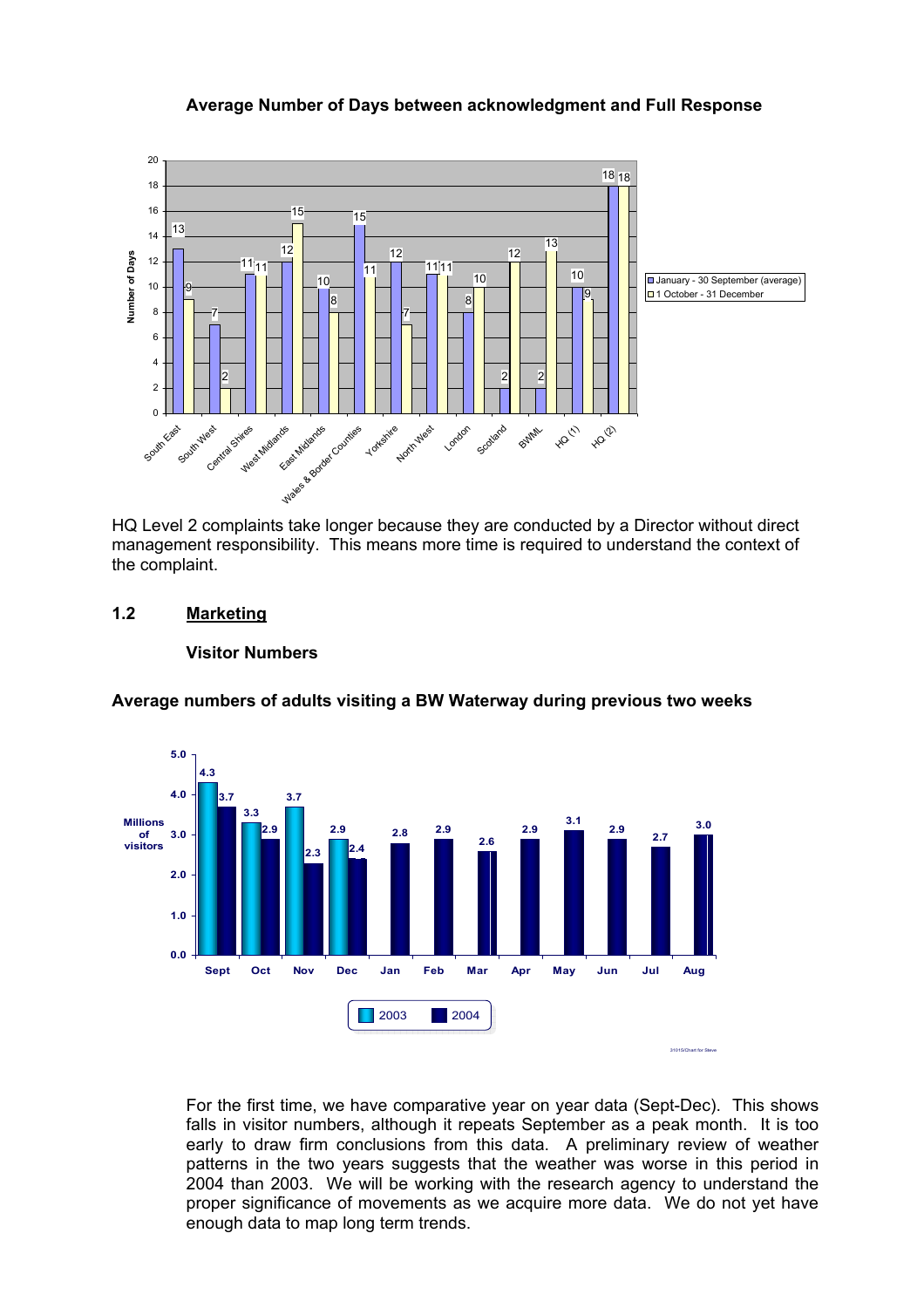## **1.3 Media & Communications**

 We supported topics arising from the AGM, including our 'veg pledge' and consultation on towpath mowing regimes, and the future of the Stop House at Braunston.

 We provided support for our programme to tackle licence evasion at Bath, including an interview on Radio 4's PM Programme, and we also worked with Radio 4 on 'Tales from the Towpaths', a major half-hour programme on canals and boating, which resulted in a balanced and broadly positive feature and included an interview with me.

 Other important communications issues covered were the negotiations towards the successful achievement of planning permission for the major Gloucester Quays scheme, visits for two Ministers: Alun Michael to Goytre Wharf and John Prescott to Doncaster, the application to demolish North Warehouse at Sharpness, the serious breach of the Llangollen Canal in December and the local authority decision on the line of the B & M.K. Waterway.

The London Boat Show and the  $10<sup>th</sup>$  anniversary of the Lottery were both opportunities for achieving positive media coverage for inland waterways, including large travel articles in the Daily Telegraph featuring Waterscape.

## **1.4 Goytre Wharf**

 Waterways Minister, Alun Michael, MP, opened a new heritage interpretation trail at Goytre Wharf, Monmouthshire and Brecon Canal, on Tuesday 7 December. The Minister went on a trip boat organised by the Monmouthshire, Brecon and Abergavenny Canals Trust, toured the new trail, unveiled a plaque and met with partners.

### **1.5 Deputy Prime Minister's Visit to Doncaster**

 John Prescott enjoyed a short boat trip along the South Yorkshire Navigation Canal to find out more about our involvement in the project to re-develop Doncaster waterfront. He was joined by Robin Evans, Laurence Morgan and Jeremy Harrison, who outlined their vision for the scheme. The boat trip, in December, was part of a "ground-breaking" ceremony on the waterfront organised by Doncaster College and Doncaster Council to mark the beginning of work on Doncaster Education City. The DPM spoke warmly about BW and engaged enthusiastically with us during the boat trip. He identifies himself strongly with our successes.

### **1.6 DEFRA 5-Year Strategy**

Five key issues are identified in the DEFRA 5-year Strategy:

- Climate Change and Energy;
- Sustainable consumption and production;
- Natural resource protection;
- Sustainable food and farming;
- Sustaining rural communities.

We will endeavour to demonstrate BW contribution in these areas in discussions and bids to DFFRA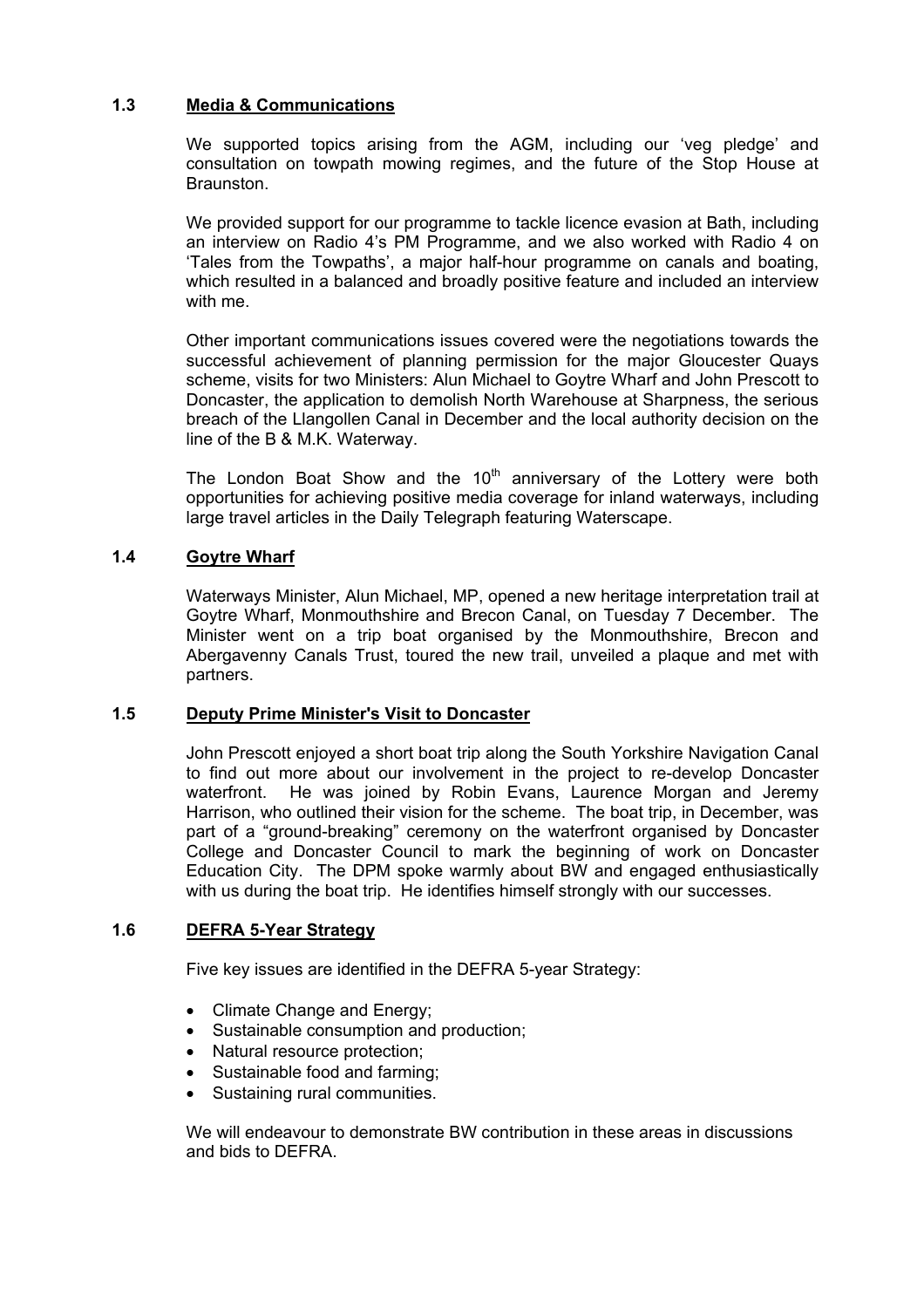# **1.7 Scottish Transport Agency**

The Scottish Executive have formally announced the creation of this new agency. We have been told that the waterways are not included in its remit and we will remain in the Transport Group of the Scottish Executive (along with airports and buses). This is good news given the relationships we have built with the civil servants and Minister. We have been assured that the Minister will still have access to underspends from the transport budget for reallocation towards the year end.

### **1.8 Boat Safety Scheme**

The second AGM of the Boat Safety Scheme was held at the Excel Boat Show earlier in the month. It was attended by over 100 people with a constructive atmosphere throughout. In particular, the consultation on modernising BSS and simplifying its procedures was endorsed and will be implemented from 1<sup>st</sup> April 2005.

## **1.9 Conservative Party Proposals**

On the 17 January, the Conservative Party announced that it would sell £5.9bn of assets if it formed the next government. Included in this sale would be the £400m of non-operational property assets owned by BW.

This proposal was first aired last Summer and at that time I wrote to the Shadow Environment Minister outlining why this would cost the government more in grant and offered to meet him to explain our strategic plan in detail. I received no reply. I have now written to Mr. Oliver Letwin on the same lines. We understand that the IWA have issued a press release condemning the proposal and we also understand that the waterway press will be commenting adversely upon it.

# **2. RISK ISSUES**

### **2.1 Brent Reservoir**

I reported last Summer that with the acceptance of the Reservoir Inspecting Engineer, the Brent Reservoir remedial works have been deferred until 2005/06. A funding proposal for the works was subsequently rejected by the EA Flood Defence Committee. We are continuing to press the EA for the reasons for rejecting the project.

### **3. STRATEGIC PEOPLE ISSUES**

### **3.1 Senior Management Changes**

### **Finance**

• Head of Shared Services – David Hughes will be leaving at the end of January to gain consultancy experience prior to emigration. The post has been advertised internally and an appointment is expected to be made shortly.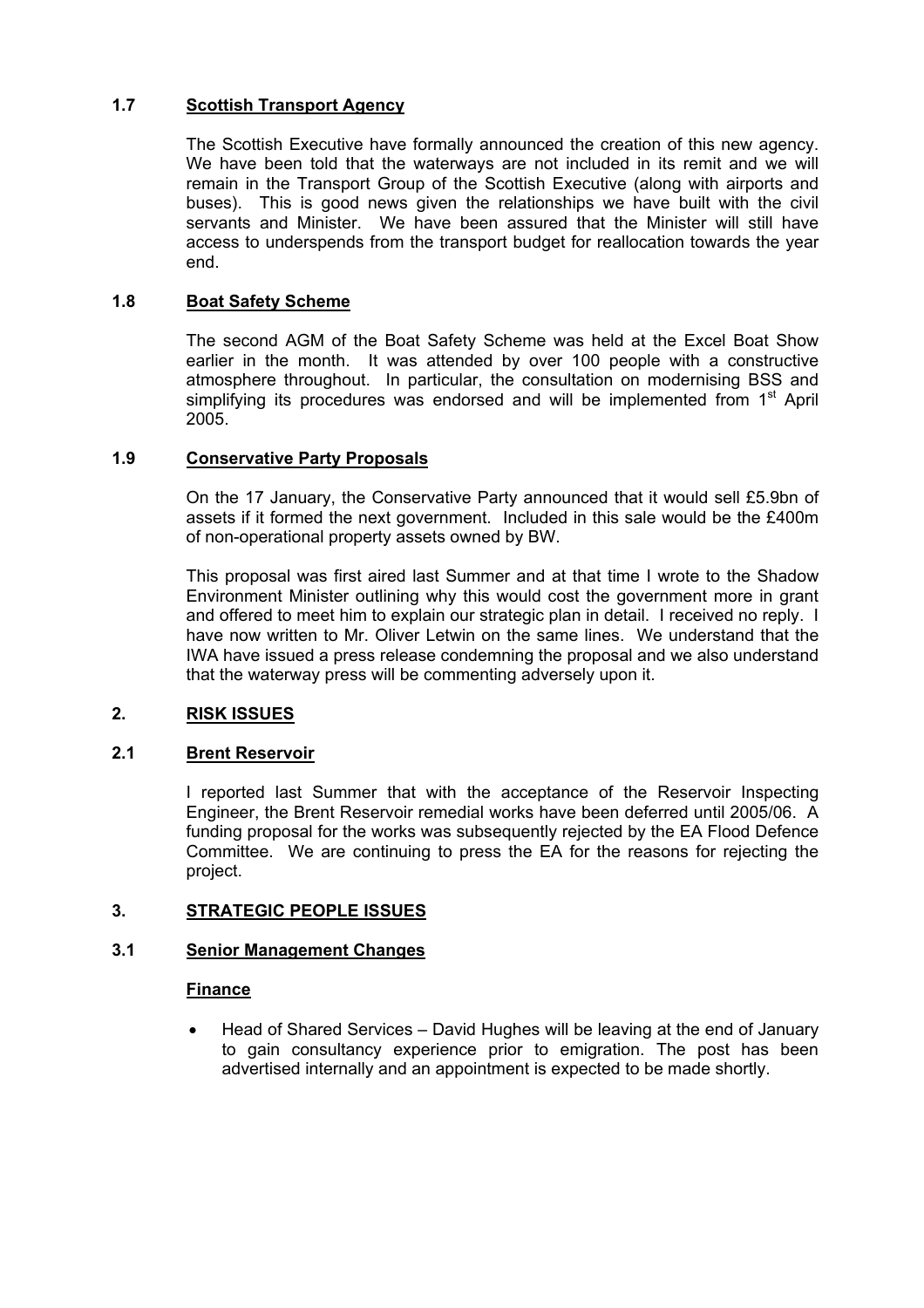## **Marketing & Communications**

- Departmental reorganisation  $-$  following a strategic review of priorities the Department has been re-organised to increase its focus on Marketing and Customer Service. Simon Salem has become Marketing and Customer Service Director. Jonathan Bryant will transfer from Scotland to head the new customer service section on  $1<sup>st</sup>$  February 2005 and Sally Ash now heads boating business development. Responsibility for internal communications has transferred to the Personnel Director and craft licensing will transfer to Finance under the Head of IT on 1<sup>st</sup> April 2005.
- Waterscape Managing Director, Simon Parker has resigned to take up a key post with VisitBritain. A replacement is being sought internally/externally with an interim manager in position to maintain progress. Finance Director, Mike Hoare is leaving for a post with Manchester University. His post is being covered by an interim Finance Director whilst a replacement is sought internally/externally.

### **Waterway Units**

- South West Service Manager, Mike Goodenough left in December. Eliza Botham, Marketing Manager (South) has been appointed to the post.
- Yorkshire Janet Baverstock has been appointed to the vacant Service Manager post to commence in February. Janet has considerable marketing and customer service experience gained from visitor attraction and consulting roles.

# **Safety**

• Head of Health and Safety – Tony Stammers will commence as Head of Health and Safety on 1 March 2005. Tony has considerable operational safety experience and is currently a HSE Principal Inspector covering the oil exploration industry.

### **3.2 Trade Union Pay & Conditions Claim 2005**

The recognised unions (TGWU and UNISON) recently presented their annual pay and conditions claim. The claim equates to approximately 20% increase consisting of 5% across the board salary increase with £500 lump sum for all employees, reduction in working week from 37 hours to 35 hours without reduction in pay, increased holidays and significant increases to national allowances. Formal negotiations will commence shortly and our initial response has been a clear indication that we will not be offering improvements to terms and conditions anywhere near to a 20% increase.

Constructive discussions are underway on the redesign of our performance pay system which will be the key determinant of salary increases linked to individual and business unit performance.

### **3.3 Appointment Of Employee Nominated Pension Trustee**

Arthur Sylvester, Waterway Operative, North West recently commenced as a Pension Trustee nominated by the TGWU.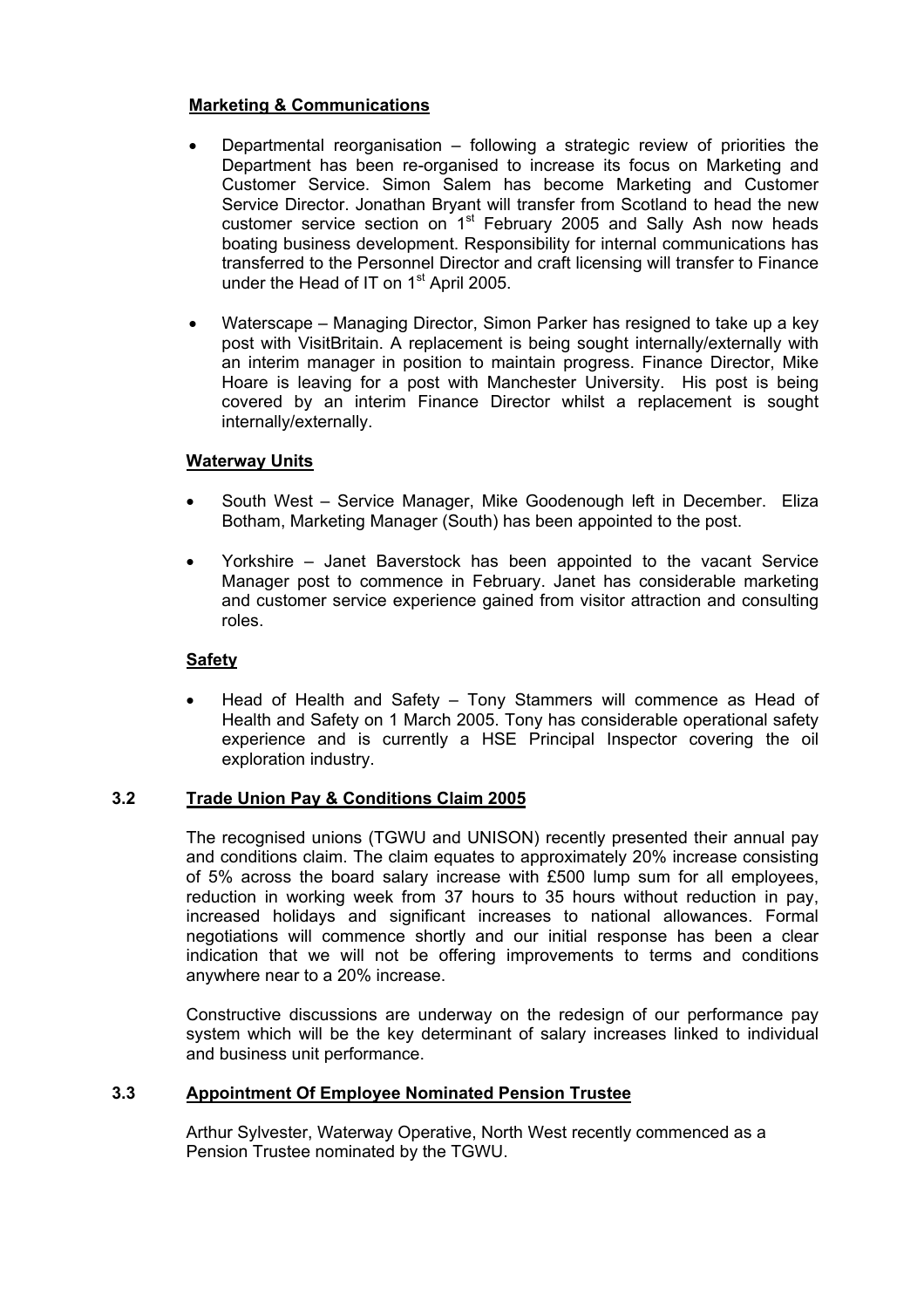# **3.4 Equality & Diversity Survey**

 Our survey examined six equality and diversity areas – age, carer responsibility, disability, religious belief, gender/sexual orientation and ethnicity. 854 people (45% of workforce) responded which although lower than the response to our employee survey (62%) is sufficient for valid analysis.

 Our main aim was to assess where individuals felt they were being unfairly treated. The results are shown in the chart below. The highest number claiming feelings of unfair treatment were related to age. It is worth noting that all age bands expressed similar levels of perceived unfairness, not just older workers.



 It is clear from the survey that in general people are treated fairly within BW irrespective of their individual differences. We will now concentrate on getting our people to be open and use existing processes to complain about and bring attention to unfair treatment so it can be dealt with immediately at a local level.

 Ethnicity remains the main area where our workforce is unrepresentative in comparison to general society as less than 2% of our people are from minority ethnic groups compared to 8% in the UK overall.

 To continue to improve our performance in this important area, we are developing a programme to further raise our managers' awareness of equality and diversity issues and have engaged the QED organisation to present at series of workshops during 2005 lead by Adeeba Malik. This programme will include a session for Executive and Non-Executive Directors.

# **3.5 Asian Disaster**

Margaret Shackleton, Engineer West Midlands, will shortly be travelling to Sri Lanka at the request of Oxfam to help with water supply and sanitation projects for 3 months. BW will cover Margaret's salary for the duration of this project.

### **4. CORPORATE SOCIAL RESPONSIBILITY**

### **4.1 Charter Mark**

BW will once again be the recipient of the Charter Mark – the Government's national standard for customer service for organisations delivering public services. This follows visits to Central Shires, West Midlands and London by a Charter Mark assessor.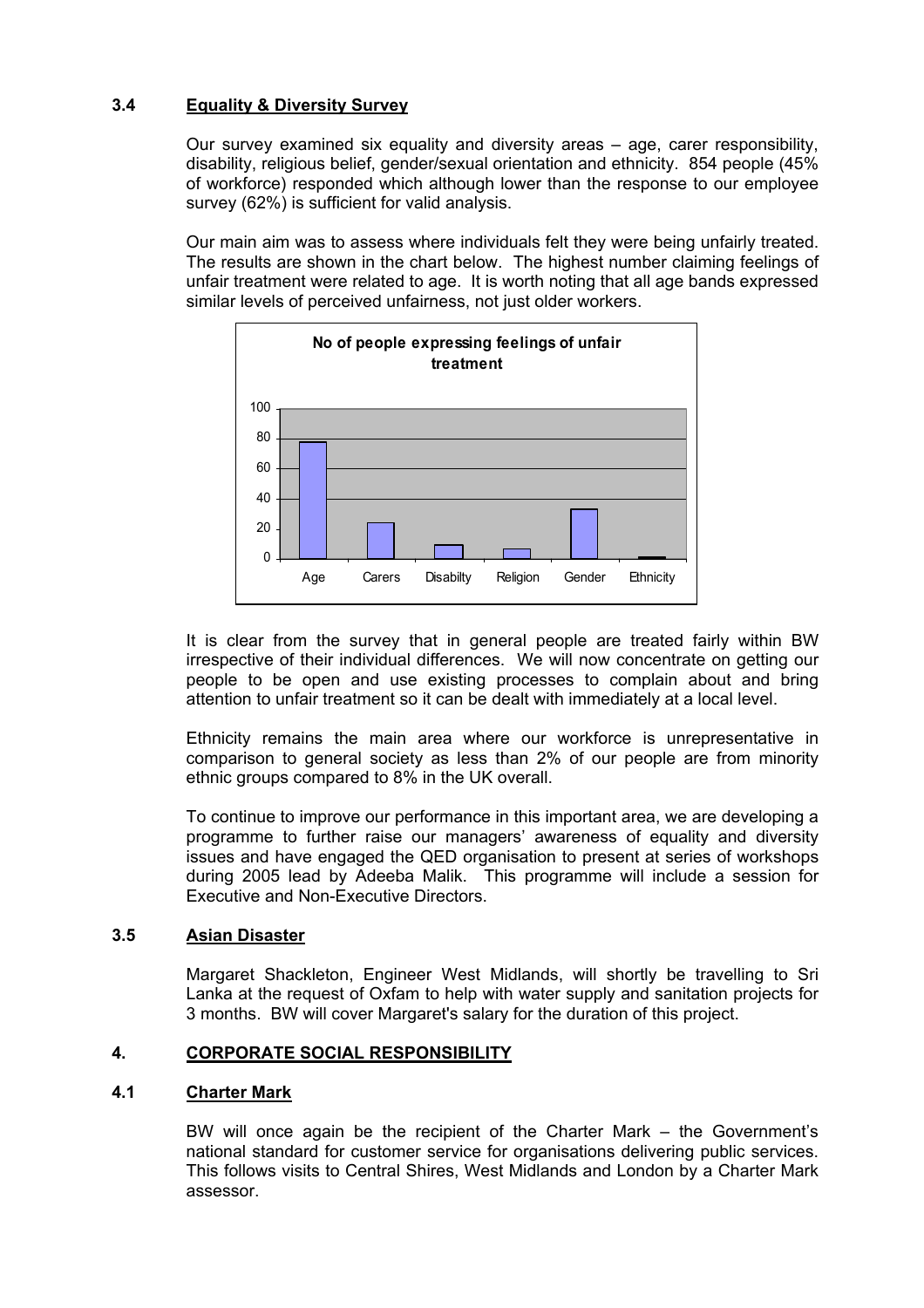Our assessor was particularly impressed by the customer orientation of our local people and the strong sense of empowerment that gives them ownership for "their part of the business". He was also impressed with the visitor outlets visited at Fradley and Birmingham and the quality of our printed material. We have been holders of the award since our first application in 1993.

#### **5. PROPERTY**

#### **5.1 Gloucester Quays**

Following the City Council's "minded to approve" resolution on the 23 November 2004, the Outline Application has been referred to the Government Office for the South West.

All independent stakeholders and scheme supporters – City Council, South West RDA, Gloucester Heritage URC and the Local MP – are pressing for any early decision as to whether the Secretary of State wishes to call in this application and trigger a Public Inquiry to review all aspects of this major regeneration scheme.

The proposed sale of the 5.5 acre "Gloscat" college site remains on hold, pending Gloscat's ability to secure an acceptable fixed price construction tender meeting their secured funding conditions. In the interim, BW will grant access to the site so that they can advance demolition and ground investigation works at Gloscat's risk.

#### **5.2 Willow Grange, Watford**

A strong response was received to the marketing of the property for disposal in November 2004, with over 150 parties expressing their initial interest in receiving information regarding the property. Viewings were carried out on three days during December and January.

Informal tenders for the property have been requested from interested parties by Friday February 11 2005, which will be followed by a period of evaluation.

The search for appropriate alternative premises for BW's HQ continues, with further investigation of a number of identified opportunities.

### **5.3 BW Wigan Office**

We have agreed terms with our development partner, CTP, whereby the developer will construct a new office building at Wigan Pier Business Park and BW will commit to take the whole of the ground floor for occupation by the North West Business Unit in early 2006.

#### **5.4 Wakefield**

Outline planning consent has been granted for the £70 million mixed use scheme proposal from Wakefield Waterfront. Consent has also been granted in outline for the Hepworth Gallery project. It is expected that applications for detailed consent will be submitted in February with a view to works commencing on site in Autumn 2006.

The Grade 2\* Wakefield Warehouse is being considered as an office for the Yorkshire Business Unit thereby freeing up Fearns Wharf.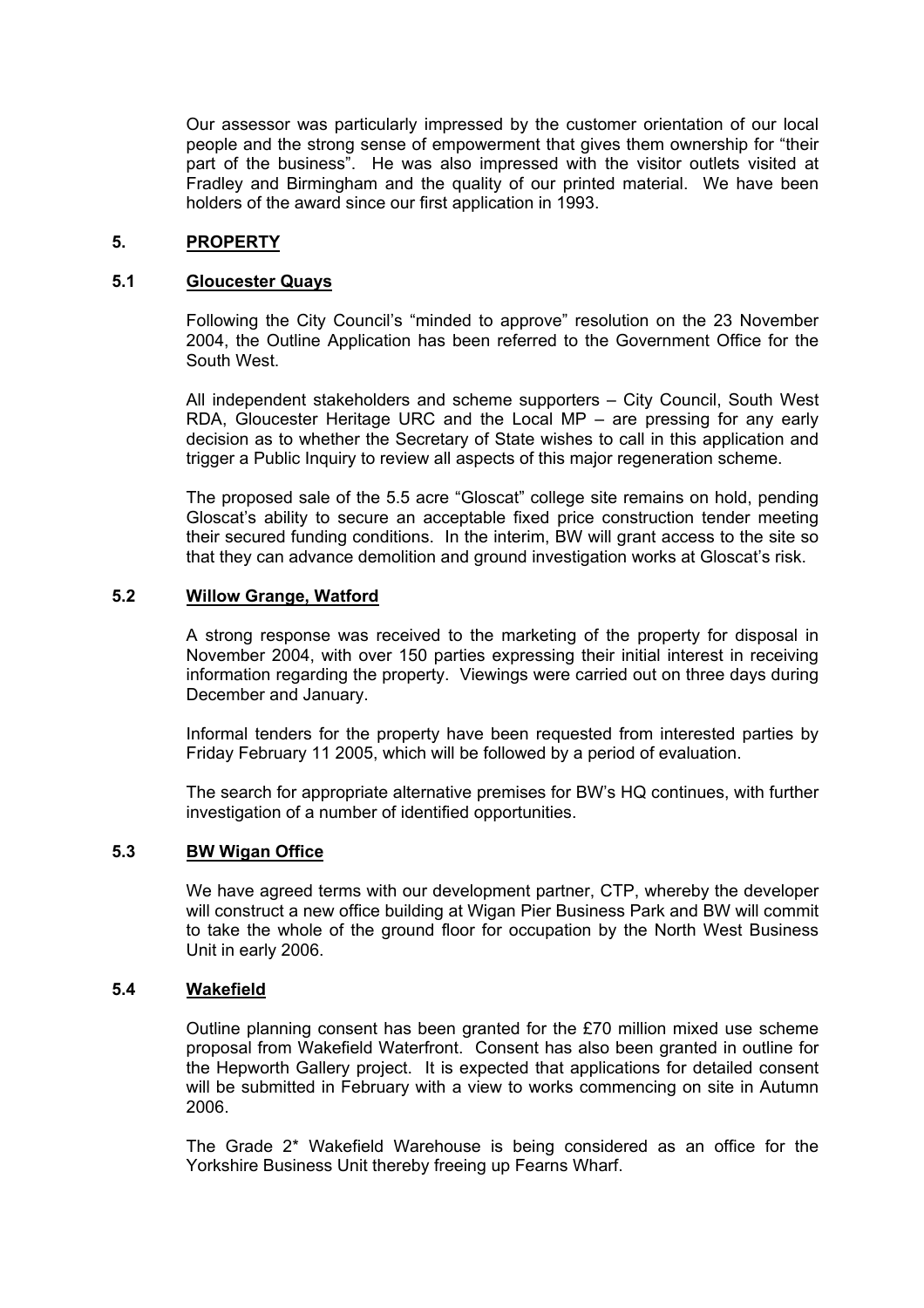### **5.5 Sowerby Bridge Listed Warehouses**

We have recently carried out our post project appraisal in respect of the refurbishment of the two listed warehouses where BW acted as developer in the midst of considerable political interest, not least from the Government Select Committee on BW who, under the Chairmanship of Gwyneth Dunwoody, visited the site. The two buildings were listed as grade 2 (in the case of Salt Warehouse), and grade 2\* ( No. 4 warehouse), the latter was on English Heritage list of buildings at risk (now taken off), and the former having lain derelict for a number of years.

 It is therefore pleasing to report that the refurbishment works have now been completed, and that the whole of the commercial space created within the buildings is either let or under offer.

Whilst the out turn cost was some 7% above the originally approved amount, this has been compensated for by improved rental figures achieved, and an increased grant contribution, and the project has therefore shown a return commensurate with the initial authorisation.

 Notwithstanding all the criticism levelled at BW during the early stages of the project, the team have nonetheless stuck to their guns and delivered a successful result and an excellent product .

## **6. LEISURE**

### **6.1 Leisure Marketing**

### **London Waterways Pass 2005**

Following the success of last year's initiative, the London Waterways Pass is being run again in 2005. This pass entitles group travel organisers, tour operators and journalists to free access or discounted bills at participating tourism and leisure facilities along London's network of waterways. This year the list of participating companies has increased from 11 to 14 and includes the new *e bar* by Warwick Avenue underground station, Kew Bridge Steam Museum, The London Canal Museum, Lord's Tour and Walker's Quay cruises.

# **7. RESTORATION/REGENERATION**

### **7.1 Liverpool Link**

The NW Development Agency has agreed a timescale for technical appraisal of BW's funding application – the process to be completed in April 2005.

The latest master plan for Mann island confirms the pivotal role for the link and this has been endorsed by the National Museums, Liverpool. Our MD North is now meeting NML's Director to discuss the overall strategy for resolution of the associated land issues.

English Heritage has met Liverpool City Council (LCC) planners to discuss their fundamental concerns with the City's pier head public realm master plan. BW awaits feedback from LCC on the timescale implications for BW's link planning application.

## **7.2 Manchester Bolton & Bury**

Government Office, NW, have approved the final £2.1m ERDF funding application. All £4.2m of funding is now secured for construction of the first section of canal,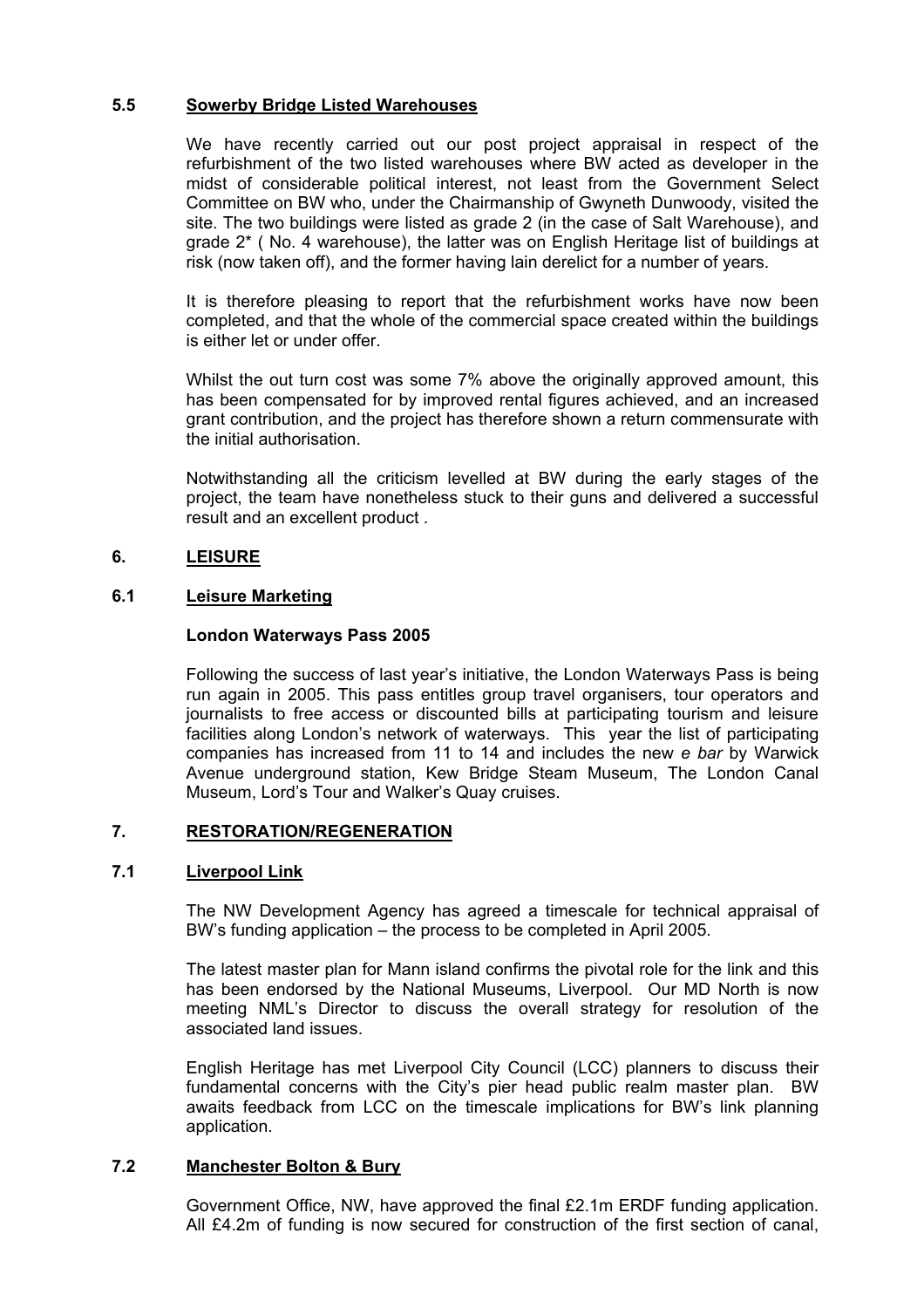with no BW contribution other than for project development of the further phases of the MBB. Drawdown of funding is now subject to finalisation of the estates agreement with the developer and principal landowner Valley & Vale; the main issue is securing of revenue funding for ongoing BW operation and maintenance (equivalent to £50k pa).

## **7.3 Wales – Regeneration**

BW is taking the lead in organising a major conference in Cardiff as part of the European Crosscut Interreg Programme, which involves projects on the Montgomery and Monmouthshire & Brecon Canals. This will take the form of an official dinner in Cardiff Castle on Wednesday 20 April and a full day conference for around 80 invited delegates on Thursday 21 April in the new Millennium Centre. The event will be funded by the Interreg Programme and will include a keynote speech by the Minister as well as presentations.

## **7.4 Chelmer & Blackwater Navigation**

The Chelmer & Blackwater Navigation, Essex, was continually operated by its original Company of Proprietors from its inception in 1793 until going into Administration in 2003. Streamlining and cost-cutting is in progress in an endeavour to secure the future of the navigation. BW London have been asked to consider what help/advice they can give.

### **7.5 Bow Back Rivers**

Two meetings were held with Defra officials to agree indicative funding required by BW to restore Bow Back Rivers as part of London's Olympic bid. It was agreed that circa £44m was required to restore BBR to the Olympic masterplanners design. On the request of BW a further £20m was requested for a major water control/navigation structure at Prescott Channel to ensure sustainability of the area. Defra forwarded the total cost of £64m to the Treasury and DCMS. These figures should however be treated with caution as detailed estimates have still to be carried out.

Meetings are taking place with the EA to align our interests.

# **7.6 Upper Lee Valley**

The ODPM and Transport for London requested BW to submit a bid for funding to develop a crossing over the River Lee to connect Hale Wharf to the major regeneration area close to Tottenham Hale Station. A bid of £2.5m was submitted to the ODPM's sustainable communities infrastructure fund. The bridge was designed and costed by Jacobs Babtie through a previous grant awarded to BW through the ODPM's Green Spaces and Sustainable Communities Fund. BW will be informed whether the bid has been successful early in the New Year.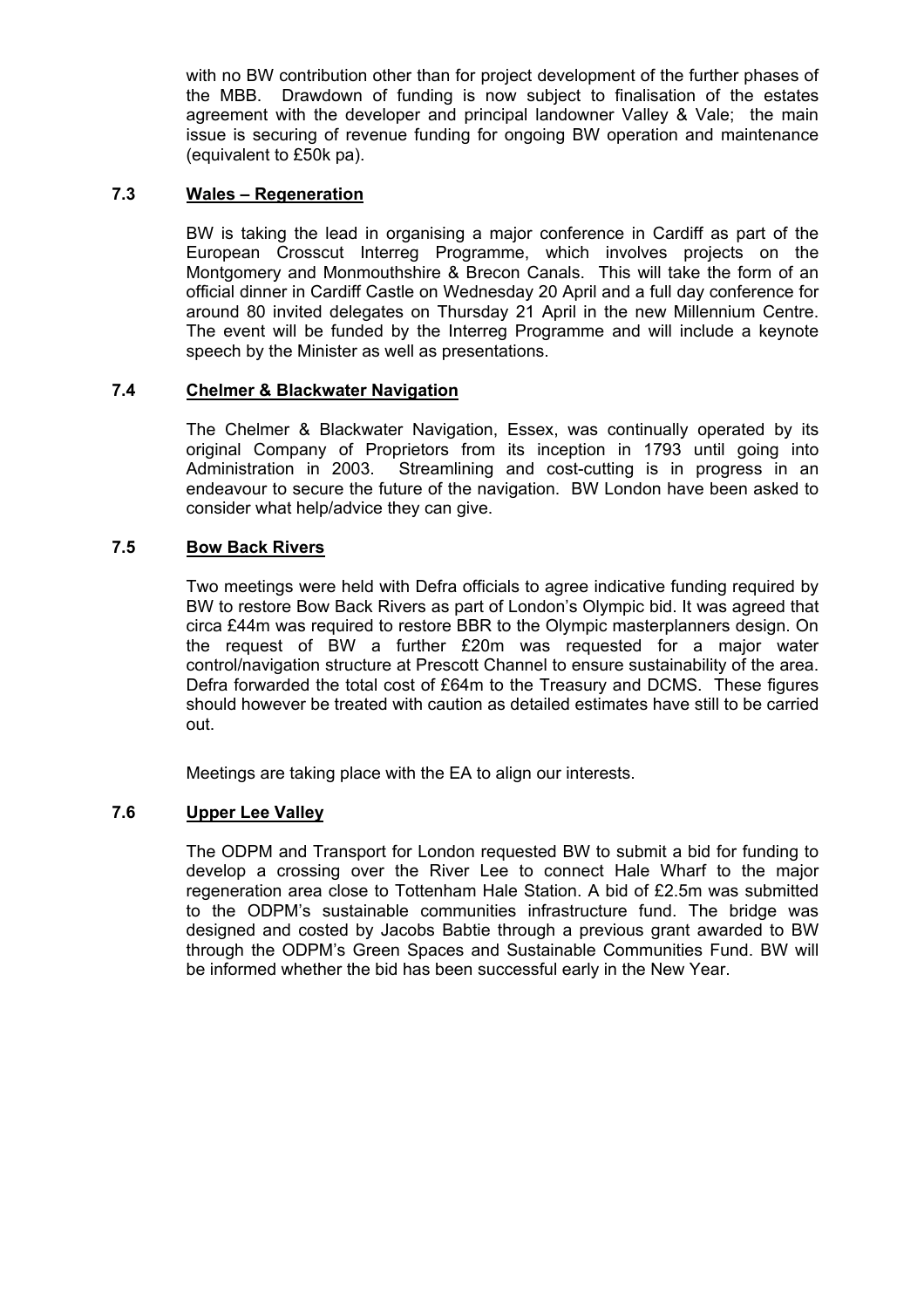## **7.7 Bedford & Milton Keynes Waterway**

Following the decision of the Local Planning Inspector not to recommend the inclusion of the Bedford to Milton Keynes Waterway in the new Local Plan for Milton Keynes, Milton Keynes Council has reluctantly concluded that it cannot include a route for the proposed waterway in the Supplementary Planning Guidance for the Eastern Expansion Area of Milton Keynes. The Council's Cabinet will review the Inspector's Report on the Draft Local Plan before it is adopted in Spring 2005. BW have advised the BMK Partnership that it is not funding any further staff involvement in this project other than occasional partnership meetings. The BMK Partnership still intend to secure the whole BMK route through the planning process and this particular section will now go alongside the M1 rather than through the Eastern Expansion Area.

## **8. LEGAL**

## **8.1 River Severn Fatal Diving Accident**

The Board will be aware from earlier reports that, following the fatal diving accident at Upper Lode Lock on the River Severn, BW was served a Prohibition Notice by the HSE. This Notice (which applied throughout the network) did not prohibit diving but imposed detailed requirements on every diving operation (breach of which is a criminal offence). The Legal Director had serious concerns that the requirements in the Notice were in excess of Health & Safety Law, were ambiguous and in conflict with the Diving at Work Regulations. Indeed there was a fear that the requirements actually created an additional safety risk. On being consulted, our diving experts shared the same concerns.

Accordingly BW entered a formal appeal against the Notice to the relevant Tribunal. The matter was then passed to the HSE headquarters. Following further discussions between the Legal Director and the HSE Solicitor's Office, the HSE have now agreed to a revised form of Notice that answers all our concerns and which will be formally approved by a consent order of the Tribunal.

### **9. CORE WATERWAY**

### **9.1 Llangollen Canal, Hampton Bank Breach**

The Llangollen Canal breached overnight on 6-7 December 2004 at Hampton Bank, approximately 4 miles downstream from Ellesmere. The breach occurred at the end of the embankment where it meets natural ground on the off-side, and at a point where the embankment is less than 3m in height. The Duty Officer was paged at approximately 1.00am by a boater. The call-out team attended with engineering support and stop planks were installed to isolate the section. This was achieved by 4.00am and isolated 1.5km of the canal. During daylight BW staff installed a further set of planks, improved the seal at these and reduced the isolated length to approximately 1.1km. Padlocked barriers were erected to secure the site from members of the public accessing along the towpath.

It is believed that the canal failed following undermining by badgers who have burrowed extensively in the sandy embankment material.

Immediately following the breach, it was necessary to close the Llangollen Canal from the breach to the junction with the Shropshire Union Canal, and the Shropshire Union Canal to Chester in order to preserve the remaining water stock and until a water supply could be reinstated. In addition, the contracted water supply to Hurleston Reservoir for United Utilties had to be interrupted.